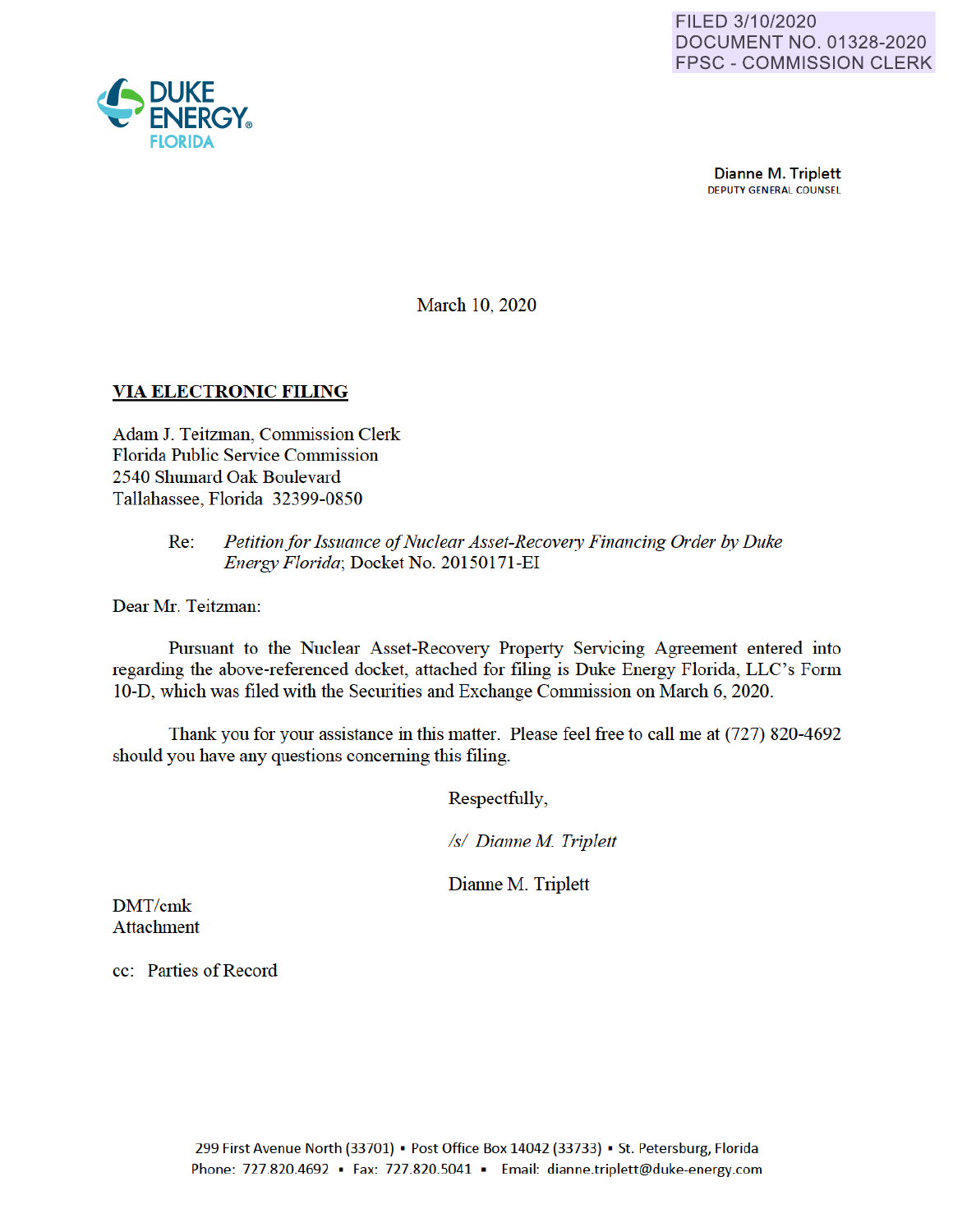## **CERTIFICATE OF SERVICE**

*Docket No. 20150171-EI*

I HEREBY CERTIFY that a true and correct copy of the foregoing has been furnished via electronic mail to the following this  $10<sup>th</sup>$  day of March, 2020.

> */s/ Dianne M. Triplett* Attorney

Theresa L. Tan Office of the General Counsel Florida Public Service Commission 2540 Shumard Oak Blvd. Tallahassee, FL 32399-0850 ltan@psc.state.fl.us Jon C. Moyle, Jr. / Karen A. Putnal 118 North Gadsden Street Tallahassee, FL 32301 jmoyle@moylelaw.com kputnal@moylelaw.com Robert Scheffel Wright / John T. LaVia, III Gardner Law Firm 1300 Thomaswood Drive Tallahassee, FL 32308 schef@gbwlegal.com jlavia@gbwlegal.com C. Rehwinkel / J. Kelly Office of Public Counsel c/o The Florida Legislature 111 West Madison Street, Room 812 Tallahassee, FL 32399-1400 rehwinkel.charles@leg.state.fl.us kelly.jr@leg.state.fl.us James W. Brew Stone Law Firm 1025 Thomas Jefferson Street, NW Eighth Floor, West Tower Washington, DC 20007-5201 jbrew@smxblaw.com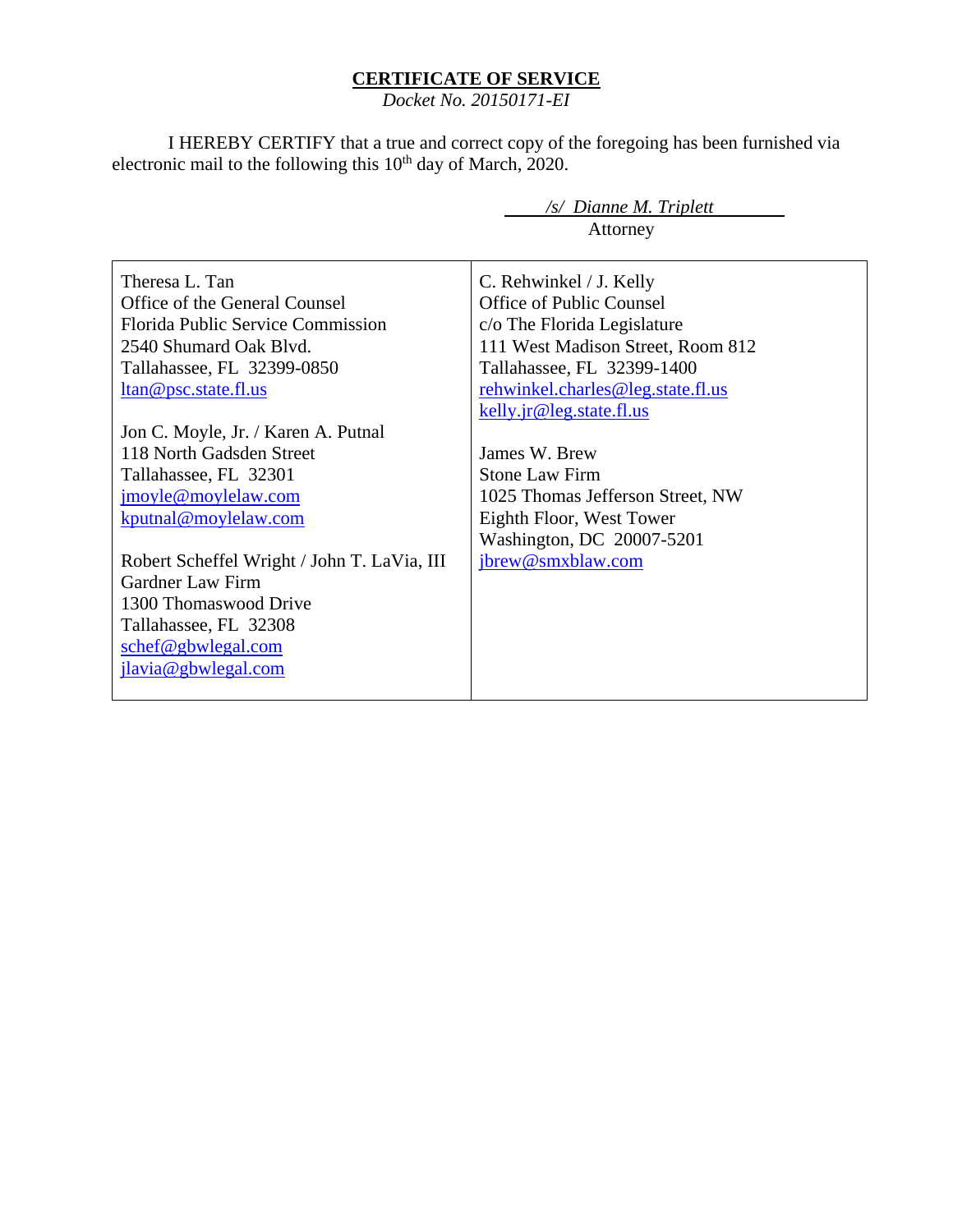## **UNITED STATES SECURITIES AND EXCHANGE COMMISSION Washington, D.C. 20549**

## **FORM 10-D**

#### **ASSET-BACKED ISSUER DISTRIBUTION REPORT PURSUANT TO SECTION 13 OR 15(d) OF THE SECURITIES EXCHANGE ACT OF 1934 For the semi-annual distribution period from September 1, 2019 to February 29, 2020**

| <b>Commission</b><br><b>File Number</b> | <b>Registrant: State of Incorporation: Address: and Telephone Number</b> |                 |                 |                 | <b>IRS</b> Employer<br><b>Identification</b><br>No. |
|-----------------------------------------|--------------------------------------------------------------------------|-----------------|-----------------|-----------------|-----------------------------------------------------|
| 333-209196-01                           | DUKE ENERGY FLORIDA PROJECT FINANCE, LLC                                 |                 |                 |                 | 81-0977581                                          |
|                                         | (Delaware)                                                               |                 |                 |                 |                                                     |
|                                         | 299 First Avenue North, St. Petersburg, Florida 33701                    |                 |                 |                 |                                                     |
|                                         | 704-382-3853                                                             |                 |                 |                 |                                                     |
| 1-03274                                 | DUKE ENERGY FLORIDA, LLC                                                 |                 |                 |                 | 59-0247770                                          |
|                                         | (Depositor and Sponsor)                                                  |                 |                 |                 |                                                     |
|                                         | (Florida)                                                                |                 |                 |                 |                                                     |
|                                         | 299 First Avenue North, St. Petersburg, Florida 33701                    |                 |                 |                 |                                                     |
|                                         | 704-382-3853                                                             |                 |                 |                 |                                                     |
|                                         | Registered/reporting pursuant to (check one)                             |                 |                 |                 |                                                     |
|                                         |                                                                          |                 |                 |                 | Name of exchange                                    |
| Title of class                          |                                                                          | Section $12(b)$ | Section $12(g)$ | Section $15(d)$ | (If Section $12(b)$ )                               |
| Series A 2018 Senior Secured Bonds      |                                                                          | □               | п               | ☑               |                                                     |

| Series A 2021 Senior Secured Bonds |  | ⊠ |  |
|------------------------------------|--|---|--|
| Series A 2026 Senior Secured Bonds |  | ⊠ |  |
| Series A 2032 Senior Secured Bonds |  | 罓 |  |
| Series A 2035 Senior Secured Bonds |  | 罓 |  |

Indicate by check mark whether the registrant (1) has filed all reports required to be filed by Section 13 or 15(d) of the Securities Exchange Act of 1934 during the preceding 12 months (or for such shorter period that the registrant was required to file such reports), and (2) has been subject to such filing requirements for the past 90 days.

 $Yes \n  $\nabla$  No \n  $\square$$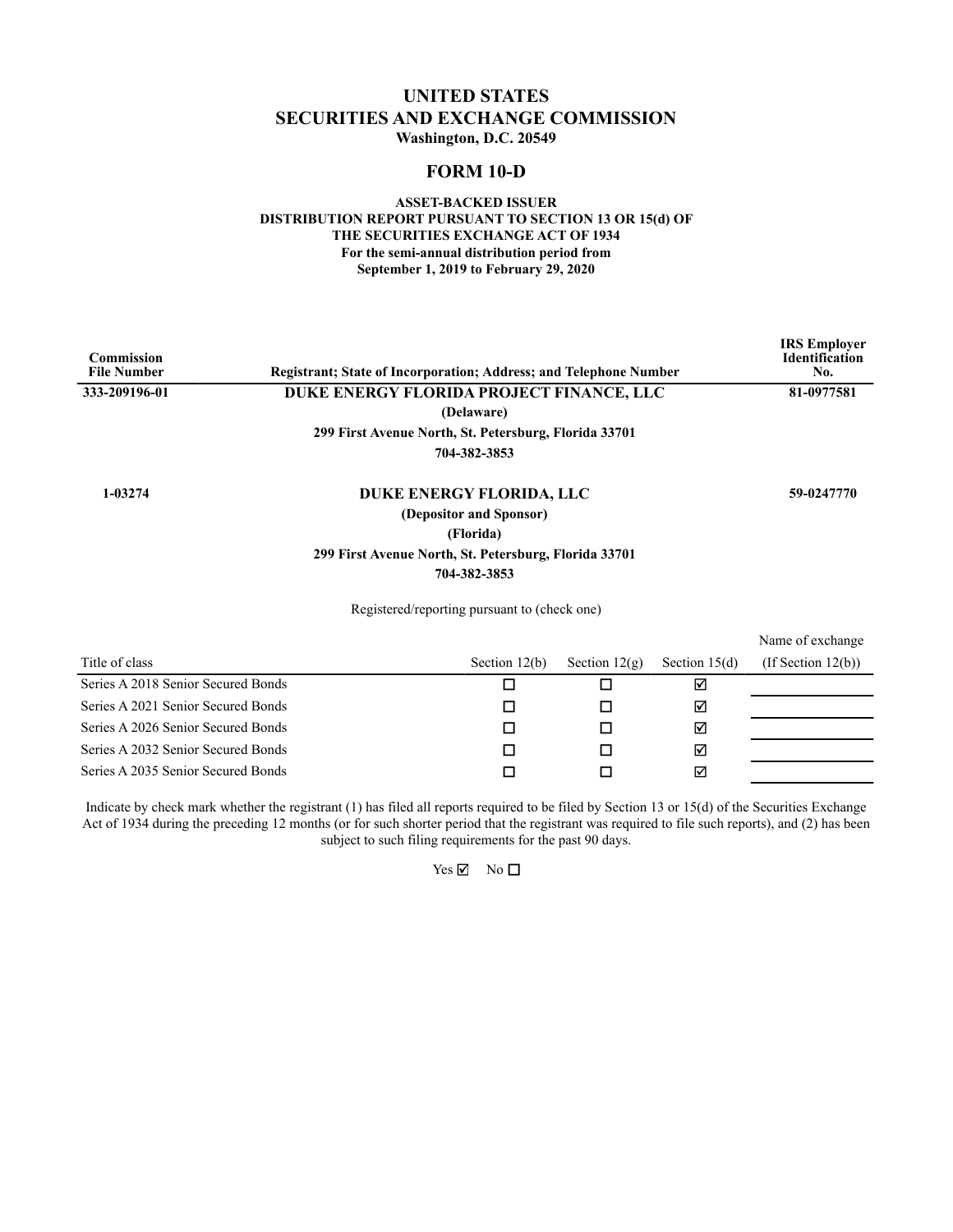## **PART I – DISTRIBUTION INFORMATION**

#### **Item 1. Distribution and Pool Performance Information.**

The response to Item 1 is set forth in part herein and in part in Exhibit 99.1.

The record date for distributions described in Exhibit 99.1 is February 29, 2020.

Introductory and explanatory information regarding the material terms, parties, and distributions described in Exhibit 99.1 is included in the Prospectus dated June 15, 2016, of Duke Energy Florida Project Finance, LLC (Issuing Entity) relating to the Series A Senior Secured Bonds (Bonds) filed with the Securities and Exchange Commission pursuant to Rule 424(b)(1) of the Securities Act of 1933 on June 17, 2016.

As indicated in Exhibit 99.1, all required interest and scheduled principal payments on the Bonds have been made with respect to the March 2, 2020, distribution date.

#### **The following Items have been omitted pursuant to General Instruction C of Form 10-D:**

- Item 1A. Asset-Level Information.
- Item 1B. Asset Representations Reviewer and Investor Communication.

# **PART II – OTHER INFORMATION**

#### **Item 2. Legal Proceedings.**

None.

#### **Item 3. Sale of Securities and Use of Proceeds.**

None.

#### **The following Items have been omitted pursuant to General Instruction C of Form 10-D:**

- Item 4. Defaults Upon Senior Securities.
- Item 5. Submission of Matters to a Vote of Security Holders.
- Item 6. Significant Obligors of Pool Assets.
- Item 7. Change in Sponsor Interest in the Securities.
- Item 8. Significant Enhancement Provider Information.

#### **Item 9. Other Information.**

None.

#### **Item 10. Exhibits.**

(a) and (b) See Exhibit Index included as the last part of this report, which is incorporated herein by reference.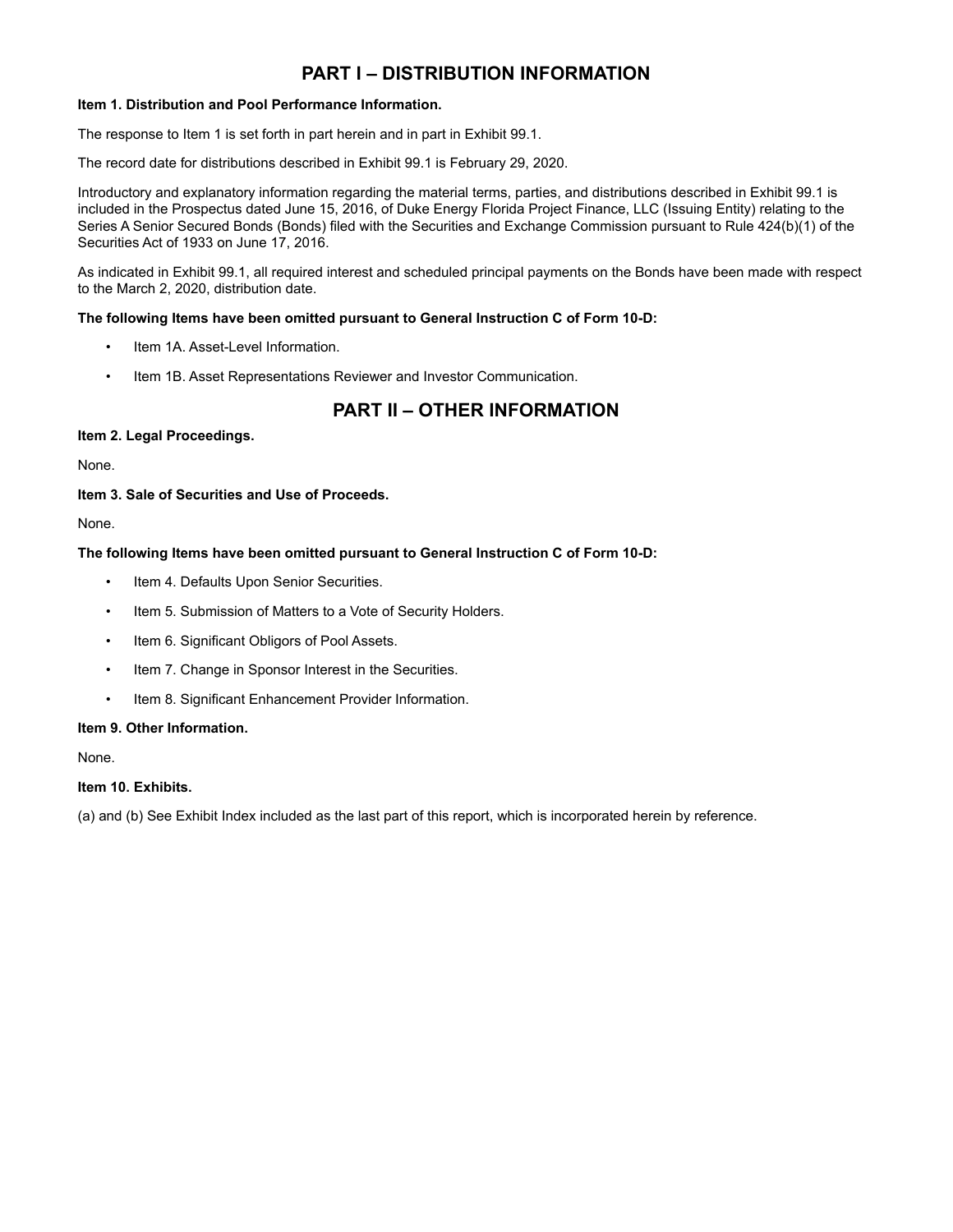## **SIGNATURES**

Pursuant to the requirements of the Securities Exchange Act of 1934, the registrant has duly caused this report to be signed on its behalf by the undersigned thereunto duly authorized.

## Date: March 6, 2020 **DUKE ENERGY FLORIDA PROJECT FINANCE, LLC (Issuing Entity)**

By: Duke Energy Florida, LLC, as Servicer

By:  $\sqrt{s}$  Dwight L. Jacobs

Dwight L. Jacobs Senior Vice President, Chief Accounting Officer, Tax and Controller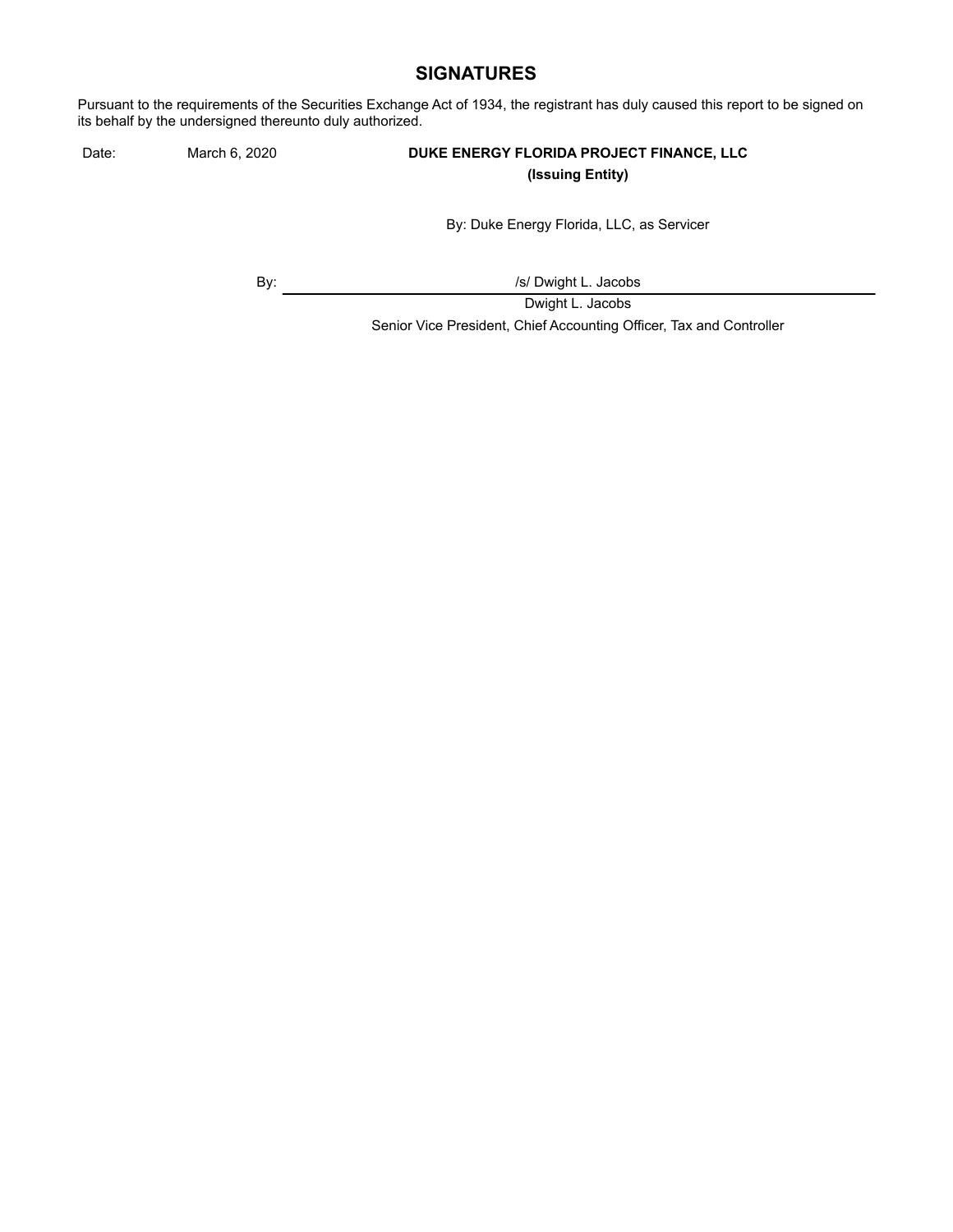# **EXHIBIT INDEX**

Exhibits filed herewithin are designated by an asterisk (\*). All exhibits not so designated are incorporated by reference to a prior filing, as indicated.

| Exhibit No. | <b>Description</b>                                                                                                                                                                                                                        |
|-------------|-------------------------------------------------------------------------------------------------------------------------------------------------------------------------------------------------------------------------------------------|
| 3.1         | Certificate of Formation of Duke Energy Florida Project Finance, LLC (filed with the Registration Statement on<br>Form SF-1 of Duke Energy Florida, LLC (File No. 333-209196) on January 29, 2016)                                        |
| 3.2         | Amended and Restated Limited Liability Company Agreement of Duke Energy Project Finance, LLC dated and<br>effective as of June 10, 2016 (Form 8-K filed June 17, 2016)                                                                    |
| 4.1         | Indenture, dated as of June 22, 2016, by and between Duke Energy Florida Project Finance, LLC and The<br>Bank of New York Mellon Trust Company, N.A., as Indenture Trustee and Securities Intermediary (Form 8-K)<br>filed June 17, 2016) |
| 10.1        | Nuclear Asset-Recovery Property Servicing Agreement, dated as of June 22, 2016, by and between Duke<br>Energy Florida Project Finance, LLC and Duke Energy Florida, LLC (Form 8-K filed June 22, 2016)                                    |
| 10.2        | Nuclear Asset-Recovery Property Purchase and Sale Agreement, dated as of June 22, 2016, by and between<br>Duke Energy Florida Project Finance, LLC and Duke Energy Florida, LLC (Form 8-K filed June 22, 2016)                            |
| 10.3        | Administration Agreement, dated as of June 22, 2016, by and between Duke Energy Florida Project Finance,<br>LLC and Duke Energy Florida, LLC (Form 8-K filed June 22, 2016)                                                               |
| $*99.1$     | Semi-annual Servicer's Certificate relating to the Bonds, dated February 21, 2020                                                                                                                                                         |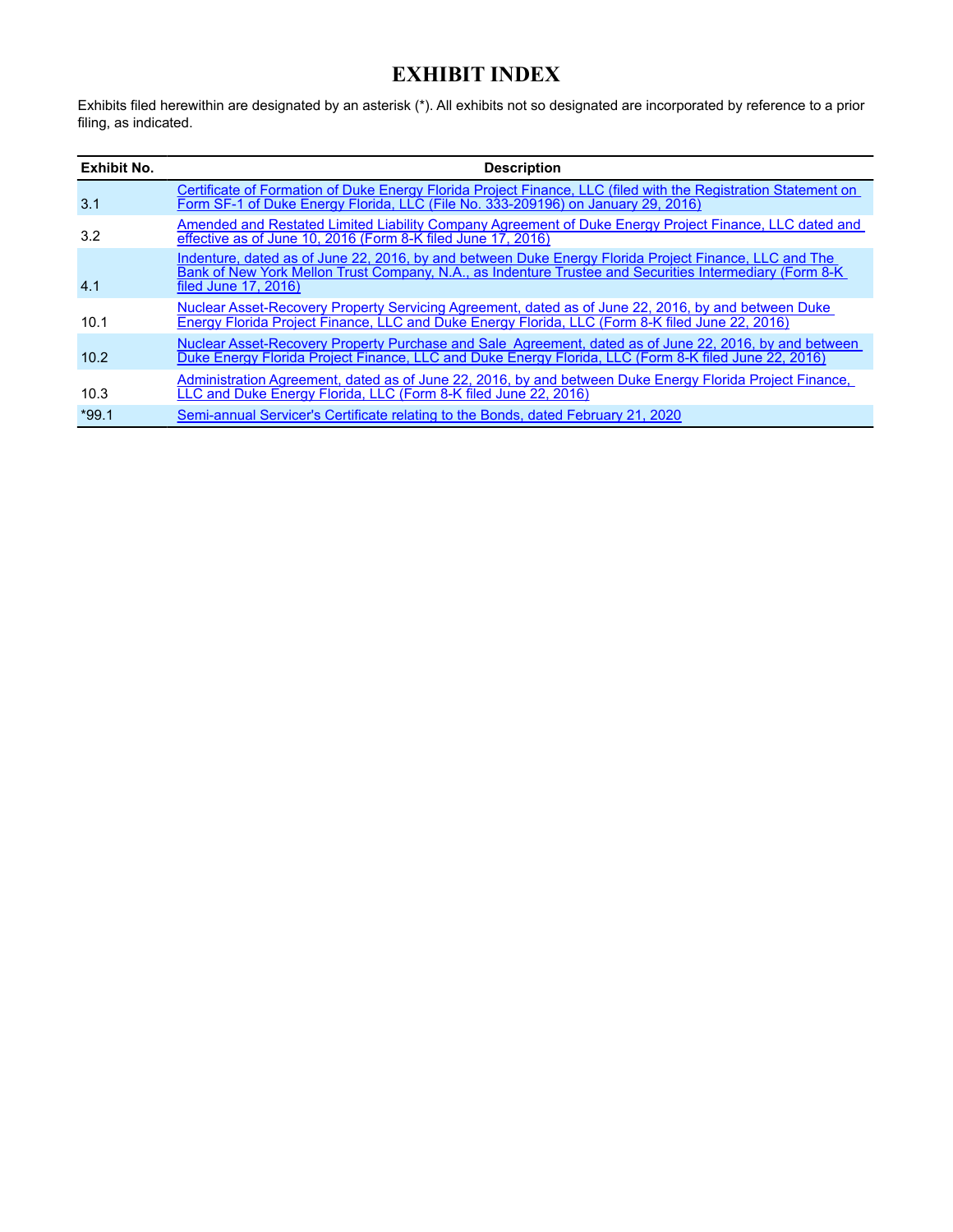## SEMI-ANNUAL SERVICER'S CERTIFICATE

Pursuant to Section 4.01(c)(ii) of the Nuclear Asset-Recovery Property Servicing Agreement, dated as of June 22, 2016 (Servicing Agreement), by and between **DUKE ENERGY FLORIDA, LLC**, as servicer (Servicer), and **Duke Energy Florida Project Finance, LLC**, the Servicer does hereby certify, for the March 2, 2020, Payment Date (Current Payment Date), as follows:

Capitalized terms used but not defined herein have their respective meanings as set forth in the Servicing Agreement. References herein to certain sections and subsections are references to the respective sections of the Servicing Agreement or the Indenture, as the context indicates.

**Collection Periods:** September 1, 2019 to February 29, 2020

**Payment Date:** March 2, 2020

1. Collections Allocable and Aggregate Amounts Available for the Current Payment Date:

| i.   | Remittances for the September 2019 Collection Period |  | \$ | 8,511,161.29 |
|------|------------------------------------------------------|--|----|--------------|
| ii.  | Remittances for the October 2019 Collection Period   |  |    | 9,127,299.41 |
| iii. | Remittances for the November 2019 Collection Period  |  |    | 8,233,707.94 |
| iv   | Remittances for the December 2019 Collection Period  |  |    | 5,822,290.54 |
| V.   | Remittances for the January 2020 Collection Period   |  |    | 5,662,201.01 |
| vi.  | Remittances for the February 2020 Collection Period  |  |    | 5.484.548.18 |
| vii. |                                                      |  |    |              |

viii.

| XV.   | Collection Account Balance (sum of xii through xiv above) | 50,598,529.50       |
|-------|-----------------------------------------------------------|---------------------|
| XIV.  | Capital Subaccount Balance as of prior Payment Date       | 6,471,450.00        |
| xiii. | Excess Funds Subaccount Balance as of prior Payment Date  | 1,022,990.12        |
| xii.  | General Subaccount Balance (sum of i through xi above)    | \$<br>43,104,089.38 |
| xi.   | Investment Earnings on General Subaccount                 | 201.147.99          |
| Х.    | Investment Earnings on Excess Funds Subaccount            | 6,790.84            |
| İX.   | Investment Earnings on Capital Subaccount                 | 54,942.18           |

#### 2. Outstanding Amounts as of prior Payment Date:

|     |               |      | vi. Aggregate Outstanding Amount of all Series A Bonds | 1,123,987,061.00 |
|-----|---------------|------|--------------------------------------------------------|------------------|
|     | v. Series A   | 2035 | Outstanding Amount                                     | 275,290,000.00   |
|     | iv. Series A  | 2032 | <b>Outstanding Amount</b>                              | 250,000,000.00   |
|     | iii. Series A | 2026 | <b>Outstanding Amount</b>                              | 436,000,000.00   |
| ii. | Series A      | 2021 | <b>Outstanding Amount</b>                              | 150,000,000.00   |
|     | Series A      | 2018 | <b>Outstanding Amount</b>                              | 12,697,061.00    |

3. Required Funding/Payments as of Current Payment Date:

# *Principal Principal Due* i. Series A 2018 **12,697,061.00** ii. Series A 2021 2001 2002 16,278,042.00 iii. Series A 2026 iv. Series A 2032 v. Series A 2035 **vi. All Series A Bonds \$ 28,975,103.00**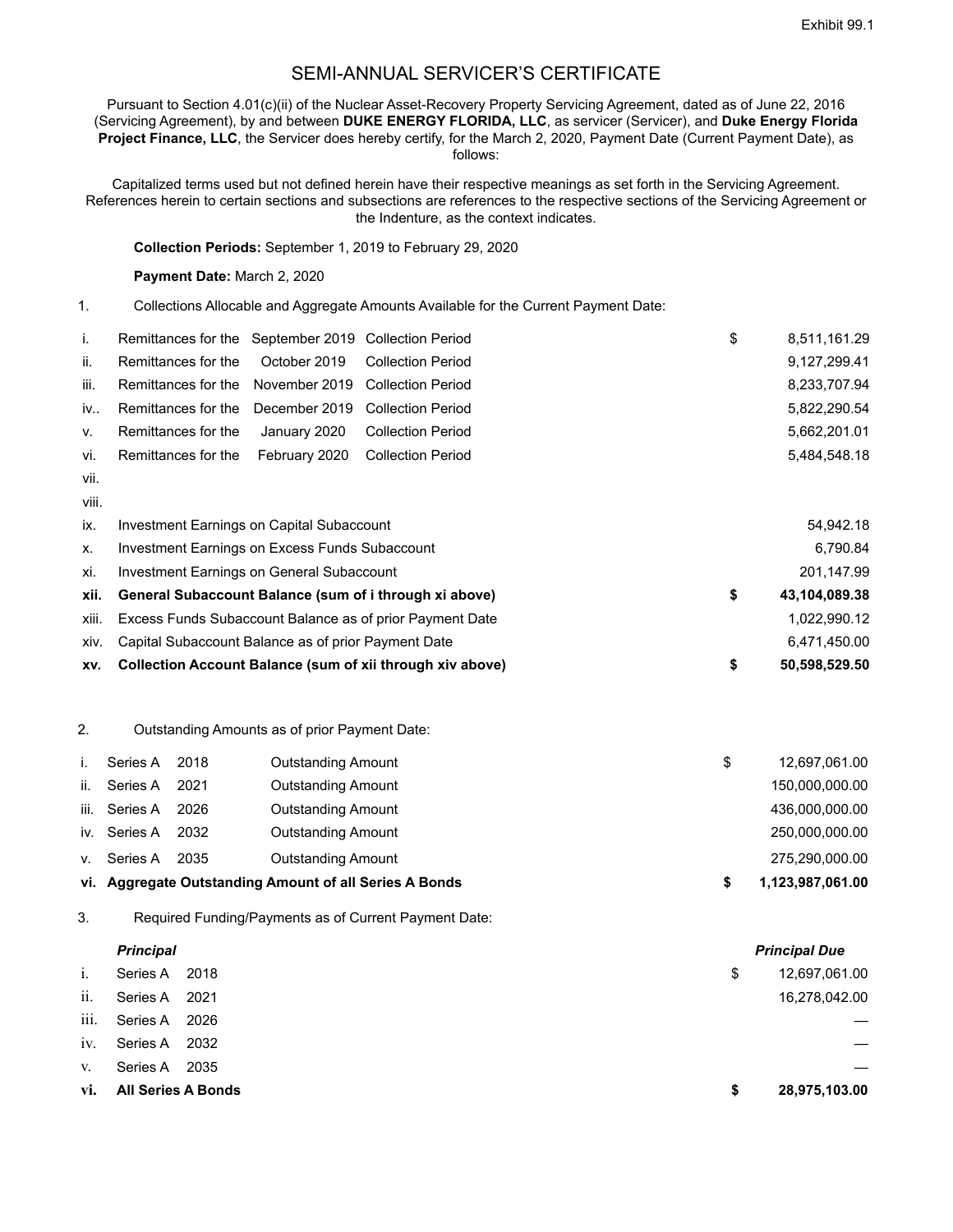*Interest*

|          | <b>WAL</b>                                                                             | <b>Interest</b><br>Rate | Days in Interest Period |     |                  | <b>Principal Balance</b>     |        |    | <b>Interest Due</b>     |
|----------|----------------------------------------------------------------------------------------|-------------------------|-------------------------|-----|------------------|------------------------------|--------|----|-------------------------|
| ۷.       | Series A 2018                                                                          | 1.196%                  |                         | 180 | \$               | 12,697,061.00                | \$     |    | 75,928.00               |
| vi.      | Series A 2021                                                                          | 1.731%                  |                         | 180 |                  | 150,000,000.00               |        |    | 1,298,250.00            |
| VII.     | Series A 2026                                                                          | 2.538%                  |                         | 180 |                  | 436,000,000.00               |        |    | 5,532,840.00            |
| VIII.    | Series A 2032                                                                          | 2.858%                  |                         | 180 |                  | 250,000,000.00               |        |    | 3,572,500.00            |
| IX.      | Series A 2035                                                                          | 3.112%                  |                         | 180 |                  | 275,290,000.00               |        |    | 4,283,512.40            |
| х.       | <b>All Series A Bonds</b>                                                              |                         |                         |     |                  |                              | \$     |    | 14,763,030.40           |
|          |                                                                                        |                         |                         |     |                  | <b>Required Level</b>        |        |    | <b>Funding Required</b> |
| XI.      | Capital Account                                                                        |                         |                         |     | \$               | 6,471,450.00                 | \$     |    |                         |
| 4.       | Allocation of Remittances as of Current Payment Date Pursuant to 8.02(e) of Indenture: |                         |                         |     |                  |                              |        |    |                         |
| İ.       | Trustee Fees and Expenses; Indemnity Amounts                                           |                         |                         |     |                  |                              |        | \$ |                         |
| ii.      | <b>Servicing Fee</b>                                                                   |                         |                         |     |                  |                              |        |    | 323,572.50              |
| iii.     | <b>Administration Fee</b>                                                              |                         |                         |     |                  |                              |        |    | 25,000.02               |
| IV.      | <b>Operating Expenses</b>                                                              |                         |                         |     |                  |                              |        |    | 36,703.08               |
|          |                                                                                        |                         |                         |     |                  | Per \$1,000 of               |        |    |                         |
|          | Series A Bonds                                                                         |                         |                         |     | Aggregate        | Original Principal<br>Amount |        |    |                         |
| v.       | Semi-Annual Interest (including any past-due for prior periods)                        |                         |                         |     |                  |                              |        | S  | 14,763,030.40           |
| 1.       | Series A 2018                                                                          |                         | \$                      |     | 75,928.00 \$     |                              | 0.41   |    |                         |
| 2.       | Series A 2021                                                                          |                         |                         |     | 1,298,250.00     |                              | 8.66   |    |                         |
| 3.       | Series A 2026                                                                          |                         |                         |     | 5,532,840.00     |                              | 12.69  |    |                         |
| 4.       | Series A 2032                                                                          |                         |                         |     | 3,572,500.00     |                              | 14.29  |    |                         |
| 5.       | Series A 2035                                                                          |                         |                         |     | 4,283,512.40     |                              | 15.56  |    |                         |
| Vİ.      | Principal Due and Payable as a Result of an Event of Default or on Final Maturity Date |                         |                         |     |                  |                              |        | \$ |                         |
| 1.       | Series A 2018                                                                          |                         | \$                      |     |                  | \$                           |        |    |                         |
| 2.       | Series A 2021                                                                          |                         |                         |     |                  |                              |        |    |                         |
| 3.       | Series A 2026                                                                          |                         |                         |     |                  |                              |        |    |                         |
| 4.       | Series A 2032                                                                          |                         |                         |     |                  |                              |        |    |                         |
| 5.       | Series A 2035                                                                          |                         |                         |     |                  |                              |        |    |                         |
|          |                                                                                        |                         |                         |     |                  |                              |        |    |                         |
| vii.     | Semi-Annual Principal                                                                  |                         |                         |     |                  |                              |        | S  | 28,975,103.00           |
| 1.       | Series A 2018                                                                          |                         |                         | \$  | 12,697,061.00 \$ |                              | 69.38  |    |                         |
| 2.       | Series A 2021                                                                          |                         |                         |     | 16,278,042.00    |                              | 108.52 |    |                         |
| 3.       | Series A 2026<br>Series A 2032                                                         |                         |                         |     |                  |                              |        |    |                         |
| 4.<br>5. | Series A 2035                                                                          |                         |                         |     |                  |                              |        |    |                         |
|          |                                                                                        |                         |                         |     |                  |                              |        |    |                         |
| VIII.    | Other unpaid Operating Expenses                                                        |                         |                         |     |                  |                              |        | \$ |                         |
| İX.      | Funding of Capital Subaccount (to required level)                                      |                         |                         |     |                  |                              |        |    | (97, 025.50)            |
| х.       | Capital Subaccount Return to Duke Energy Florida                                       |                         |                         |     |                  |                              |        |    | 100,696.00              |
| Xİ.      | Withdrawals from Excess Funds Subaccount                                               |                         |                         |     |                  |                              |        |    | (1,022,990.12)          |
| XII.     | Released to Issuer upon Retirement of all Series Bonds                                 |                         |                         |     |                  |                              |        |    |                         |
| xiii.    | Aggregate Remittances as of Current Payment Date                                       |                         |                         |     |                  |                              |        |    | 43,104,089.38           |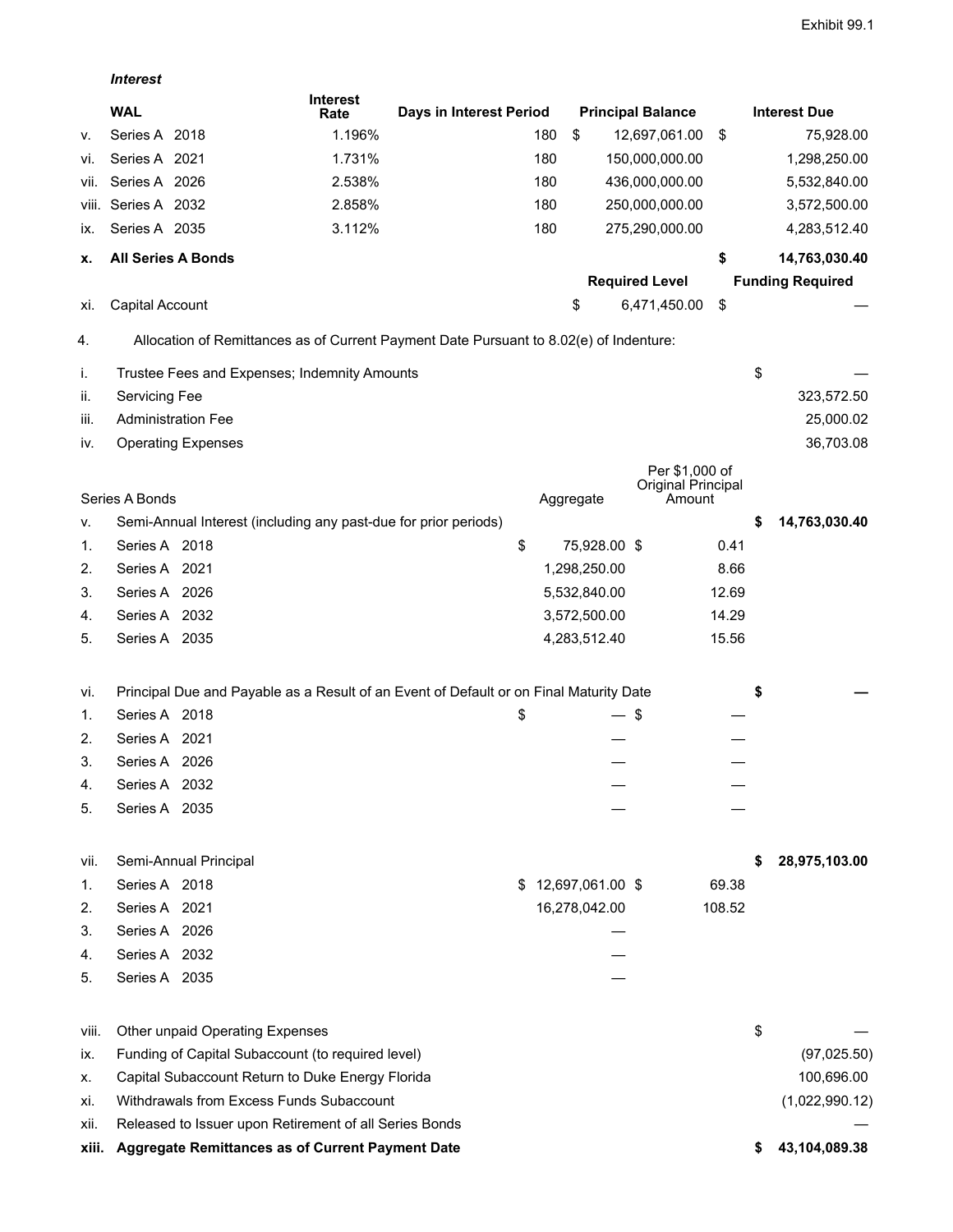5. Outstanding Amount and Collection Account Balance as of Current Payment Date (after giving effect to payments to be made on such Payment Date):

|       | Series A 2018                                      | \$                     |
|-------|----------------------------------------------------|------------------------|
| ii.   | Series A 2021                                      | 133,721,958.00         |
| iii.  | Series A 2026                                      | 436,000,000.00         |
| iv.   | Series A 2032                                      | 250,000,000.00         |
| V.    | Series A 2035                                      | 275,290,000.00         |
| vi.   | Aggregate Outstanding Amount of all Series A Bonds | \$<br>1,095,011,958.00 |
| vii.  | <b>Excess Funds Subaccount Balance</b>             |                        |
| viii. | Capital Subaccount Balances                        | 6,374,424.50           |
| ix.   | <b>Aggregate Collection Account Balance</b>        | \$<br>6,374,424.50     |

6. Subaccount Withdrawals as of Current Payment Date (if applicable, pursuant to Section 8.02(e) of Indenture):

|      | Excess Funds Subaccount  | 1,022,990.12 |
|------|--------------------------|--------------|
| ii.  | Capital Subaccount       | 97,025.50    |
| iii. | <b>Total Withdrawals</b> | 1,120,015.62 |

7. Shortfalls in Interest and Principal Payments as of Current Payment Date:

| i.  | Semi-annual Interest                                                            |                 |
|-----|---------------------------------------------------------------------------------|-----------------|
|     | Series A 2018                                                                   | \$              |
|     | Series A 2021                                                                   |                 |
|     | Series A 2026                                                                   |                 |
|     | Series A 2032                                                                   |                 |
|     | Series A 2035                                                                   |                 |
|     | <b>Total</b>                                                                    | \$              |
| ii. | Semi-annual Principal                                                           |                 |
|     | Series A 2018                                                                   | \$              |
|     | Series A 2021                                                                   |                 |
|     | Series A 2026                                                                   |                 |
|     | Series A 2032                                                                   |                 |
|     | Series A 2035                                                                   |                 |
|     | <b>Total</b>                                                                    | \$              |
| 8.  | Shortfalls in Payment of Return on Invested Capital as of Current Payment Date: |                 |
| i.  | Return on Invested Capital                                                      | \$              |
| 9.  | Shortfalls in Required Subaccount Levels as of Current Payment Date:            |                 |
| Τ.  | Capital Subaccount                                                              | \$<br>97,025.50 |